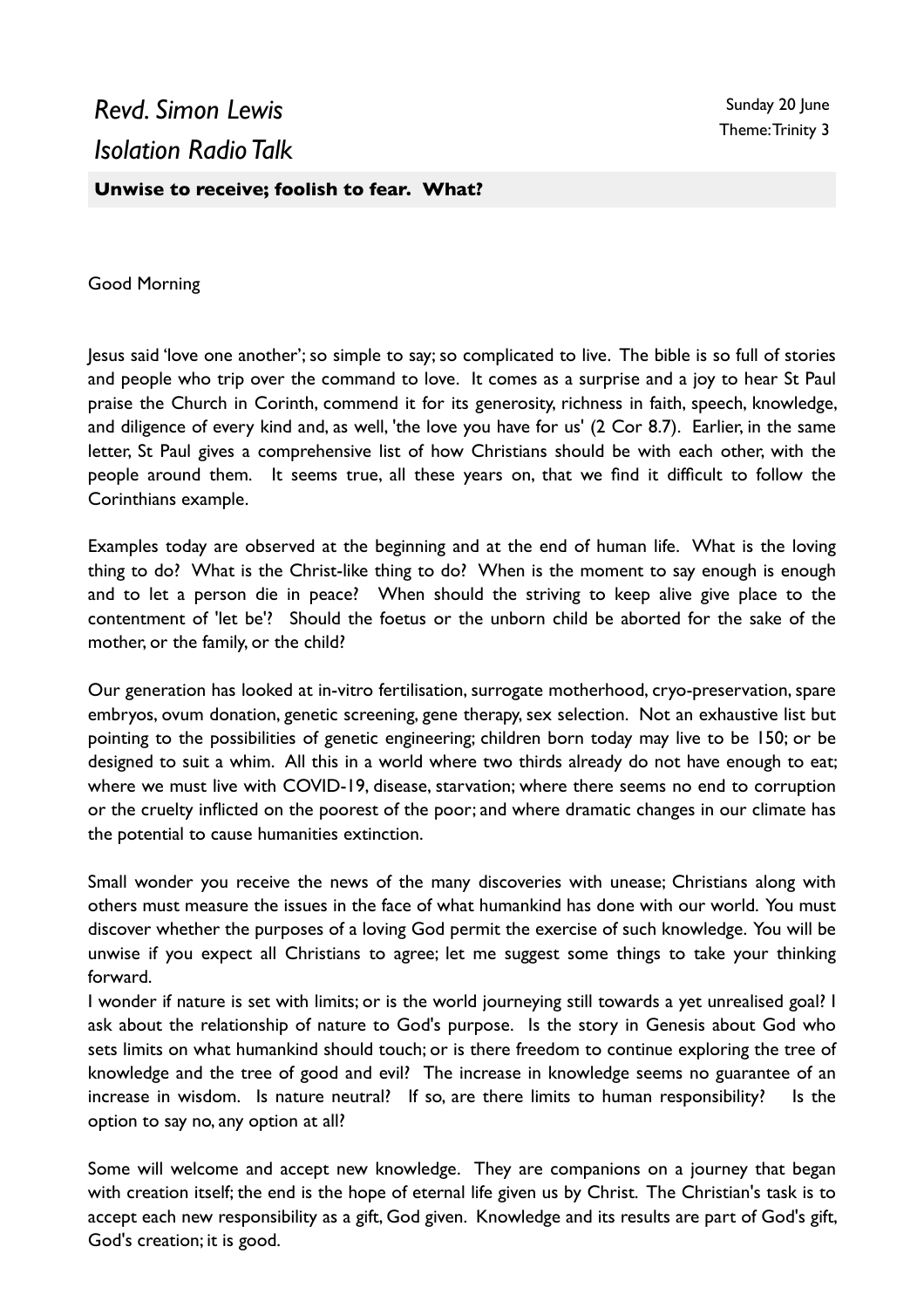Others will reflect that boundaries have been pushed so far that you lose touch with God's loving purpose. Humankind does not have the maturity or the moral sense to handle the power released, they say; there are limits; you are the steward, not the master of the natural order; eat from the tree of knowledge and ignore the tree of good and evil at your peril.

Many will oscillate between the two, looking for boundaries and theological principles to inform thinking. You can begin by observing that it is a sad sight to see the self-made person worshipping their creator. The Christian faith says, God created the universe for a purpose; its laws give both limits and clues to that purpose. 'The heavens are telling the glory of God' (Psalm 19.1), says a psalm.

It seems important then to see the world and its life under the sovereignty of God. There is order and structure in nature; its integrity must be protected; you conclude you are not free to do as you please. This is as true of the prairies of central America; the rain forests; or the chemical plants of Europe and Asia, as it is of human genetics. There is good to be aimed for and this good is the essence of nature as destined by God. Simply to exercise domination of matter for profit, or for power, or for its own sake, cannot be what the bible means when the creation myths of Genesis say God gave humankind 'dominion' over all the earth (Genesis 1.28). Dominion is one thing domination is another.

If humankind is given dominion by God, it is also given responsibility. You are to be stewards and trustees, not owners. This religious insight must be heard where decisions are made; you may not avoid that responsibility; your voice must be heard; the times are urgent

The woman and man of faith will understand that God's purpose for Creation is not yet complete. St Paul's picturesque language is helpful, if obscure, when he writes about the 'whole creation has been groaning in labour pains' - with all the overtones of childbirth- 'until now' (Romans 8.22). You will be unwise to receive all scientific discovery as the will of God and yet you will be foolish to fear new things and place them outside the providential care of our heavenly Father.

Transformation is what the Kingdom of God is about. Christian teaching is about death and resurrection; it is not about abandoning and replacing. The same world God created will be redeemed and glorified. The good once given will be taken and renewed: that is the hope; that is the sure and certain hope of the Christian story being told.

The focus is again on Jesus Christ. Here is St. Paul; God 'has made known to us the mystery of his will, according to his good pleasure that he set forth in Christ' (Ephesians 1.9). You must watch Christ and learn from him the value and the dignity of human life, because it is of God.

Christians will turn away from quick and often easy moral judgements; those come from misunderstanding or over-simplistic understanding or, still worse, deep prejudice. There is a not altogether good history of Christian response to change and new understanding. Therefore, in making judgements, be sensitive, tread carefully. Above all reflect on that better way which is love. Love is God's gift; it will reflect God. Love is the way; perhaps the only way.